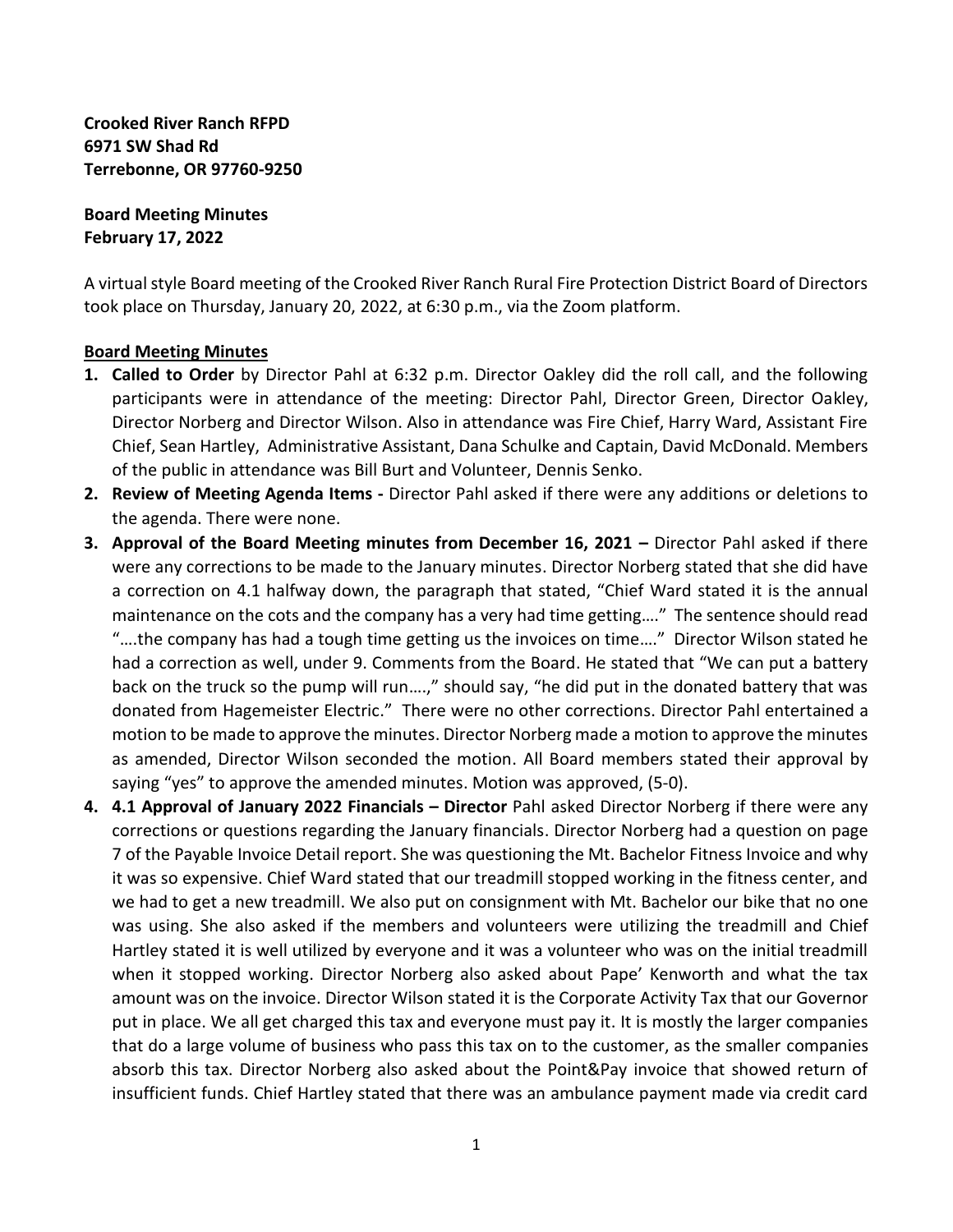through the ambulance billing company, the payment was made but was declined by the credit card company. This is being rebilled by the ambulance billing company with an extra charge due to the first payment being declined. She also asked about the Target Solutions invoice and what all the charges are for. Chief Ward stated this is for all the modules or applications for the software package. We do all our training through this software, along with all our policies, our scheduled maintenance for all the apparatus and personnel evaluations. Chief Ward stated that these charges are annual for the software. Director Wilson asked about the General Fund budget variance, under Personnel Services and why these figures went up because in the original budget it was showing a much lower amount. Chief Ward stated this is the Conflagration funds that came in which increased that line item, along with the Payroll Taxes. There were no other questions. Director Pahl asked for a motion to be made. Director Oakley made a motion to approve the financials as presented, Director Green seconded the motion. All Board members approved the financials by stating "yes" with a vote to approve them. Motion was approved, (5-0).

**5. 4.2 Appointment of Board members to sign checks in March 2021.** It was decided that Director Norberg and Director Pahl will sign checks on Thursday, March 10<sup>th,</sup> and Director Norberg and Director Oakley will sign checks on Friday, March 25th, 2022.

## **Old Business:**

**5.1 Update on Steering Committee & attendance of SDAO Conference –** Chief Ward stated that they had a good meeting last month. They had a discussion on what issues were the most important for the District. The number one item discussed was Staffing, the second was Apparatus replacement. Also, Community Risk Reduction and BLS Volunteer response was a topic. In the next meeting they will have, the items will be put in the order of priority and the goals they want to achieve. Chief Ward also stated that we have changed up our website to include the number of calls from the prior month. We are really trying to inform the public as to what has been going on at the District through our website, the Telegraph, and social media. He also stated that we are hoping to have the Easter Egg hunt in April, depending on COVID. Director Pahl added that it was an effective meeting and must agree with everything Chief Ward stated, along with going through our strengths and weaknesses. Chief Ward stated that the next step will be developing survey questions to have the public answer and the Board will be getting more information on this. This will be done through Survey Monkey or by a paper questionnaire. Director Pahl and Director Oakley also attended the SDAO conference. Director Pahl has ordered some material/books which will be helpful for the Board. He stated that the hot topics were Risk Management, Cyber Security, Data Management and Ransomware. He would like to review our Cybersecurity over the next year. Heat and Smoke was another hot topic as OSHA will be developing a new policy for this. Director Oakley sat in on the Strategic Planning session and the one thing she took away from this session is that the Board needs to have input and they need to know what is in the strategic plan. The Board will be held accountable if anything does go wrong from what is in it. Chief Ward stated we do have one currently that Director Wilson participated in a few years back. We have checked off almost all the goals listed in our current strategic plan. There was no further discussion. **New Business:**

**6.1 Discussion on Turnout Cleaning Expenses** - Chief Ward stated that Captain McDonald has put together a good plan to send out our turnouts for inspection. He sends out a certain amount to Northwest Safety Clean for inspection, cleaning, etc., and the company sends them back. Then he sends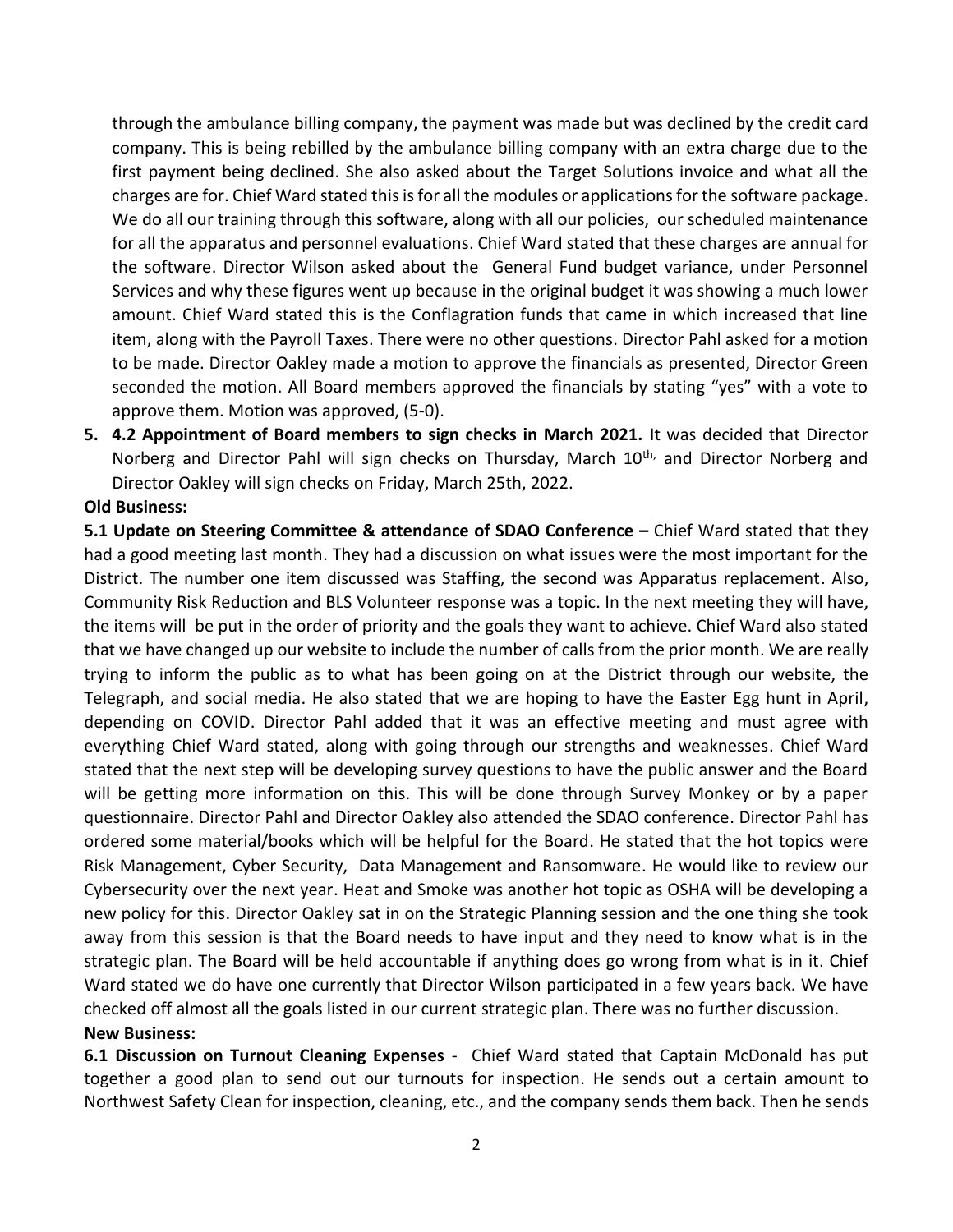out another set of turnouts for inspection, repairs, cleaning, etc. This explains why there are two invoices that are given to us. For clarification, we did not purchase new sets of turnouts, these were existing sets we had that need to be inspected and cleaned.

**6.2 Discussion on Staffing for Increased Call Volume –** Director Pahl stated that Director Wilson was questioning this topic and what we are looking at for the next fiscal year. Chief Ward stated that he has put all the numbers together (salary, PERS, benefits, etc.) and we are going to plug those into the next budget to see if it will be viable and if we will be able to sustain having that additional Firefighter/Paramedic. The last thing he wants to do is hire someone and then must let them go after a year because we cannot sustain this position. Director Pahl clarified that it would be a 40-hour a week position when they start. He is still working out the details on what the schedule would be. Director Green asked if there are grants to aid us in adding this position. Chief Ward stated there is the SAFFER grant and a couple of othersfor recruitment and retention. Director Green also asked about the overtime that would be reduced if we added an extra person and Chief has taken this into account. Director Pahl asked who the current budget committee members are. Chief Ward stated we have Ken Fisher, Bill Burt, Bob Bengtson, Joe Costigan and Debbie Sappenfield.

**6.3 Discussion on SDAO Best Practices Requirements for 2022 –** Director Pahl stated that the requirements are listed in the Board packet. Director Pahl stated that three of the five have already been completed, however each board member is responsible for taking a class online or in person, as well as an additional person signing up for the Board Leadership program. The purpose of this is so that we can receive 10% off our Insurance from SDAO.

**7. Fire Chief's Report** – Chief Ward's report was in the Board packet. Chief Ward did give an update on the CWPP for Jefferson County and that public comment for it is in March. Director Pahl asked about the next date for the Steering Committee meeting and Chief Ward stated he does not have a date for that just yet but will get the information out as soon as he has pinned down date. There was a burn-to-learn that was done last week and two of our students attended. Another three will be going this week to live fire training. Jefferson County Fire has also asked us to attend a live fire training in Madras. Director Norberg stated she was so happy to see the antique apparatus moving and being driven, and she also saw all the burn piles at the south end entrance of the Ranch that needed to be burned. Chief Ward stated during our Emergency Preparedness Open House in April, BLM will be here to go over their plan to burn all those piles and will hold a public meeting to inform residents of what will be happening in November/December of this year. There will be a good training opportunity for us to collaborate with them when this burn does take place. We will be sending a couple of our members to this to check off task needed for their training books. Chief Ward also stated the Lower Bridge Rangeland Association is happening and they are getting final approval through ODF. Chief Hartley reviewed which properties would be covered under this new association of which there will be dues to pay for protection.

**8. Operations Report** – This report was in the Board packet. Chief Hartley reviewed the call stats from January. He also stated the next Red Cross Blood Drive will be on March 31<sup>st</sup>. Director Norberg stated the one parking lot light is out and Chief Hartley stated we are aware of it, and we are getting pricing on the bulb to replace it.

**9. Comments from the Public, Board or Staff, -** Bill Burt asked when we were going to burn the limb dump, Chief Ward stated it will be on the 26<sup>th</sup> and Cloverdale Fire will be assisting us. He also stated the Lions Club needs to get a permit to pick up the wood from the piles on the south end of the Ranch. He asked if the promoter of the Rodeo contacted us for standby assistance, Chief Ward said yes, he has. Bill stated the new rodeo grounds will be down by Commercial Loop and there is eighty-five acres down